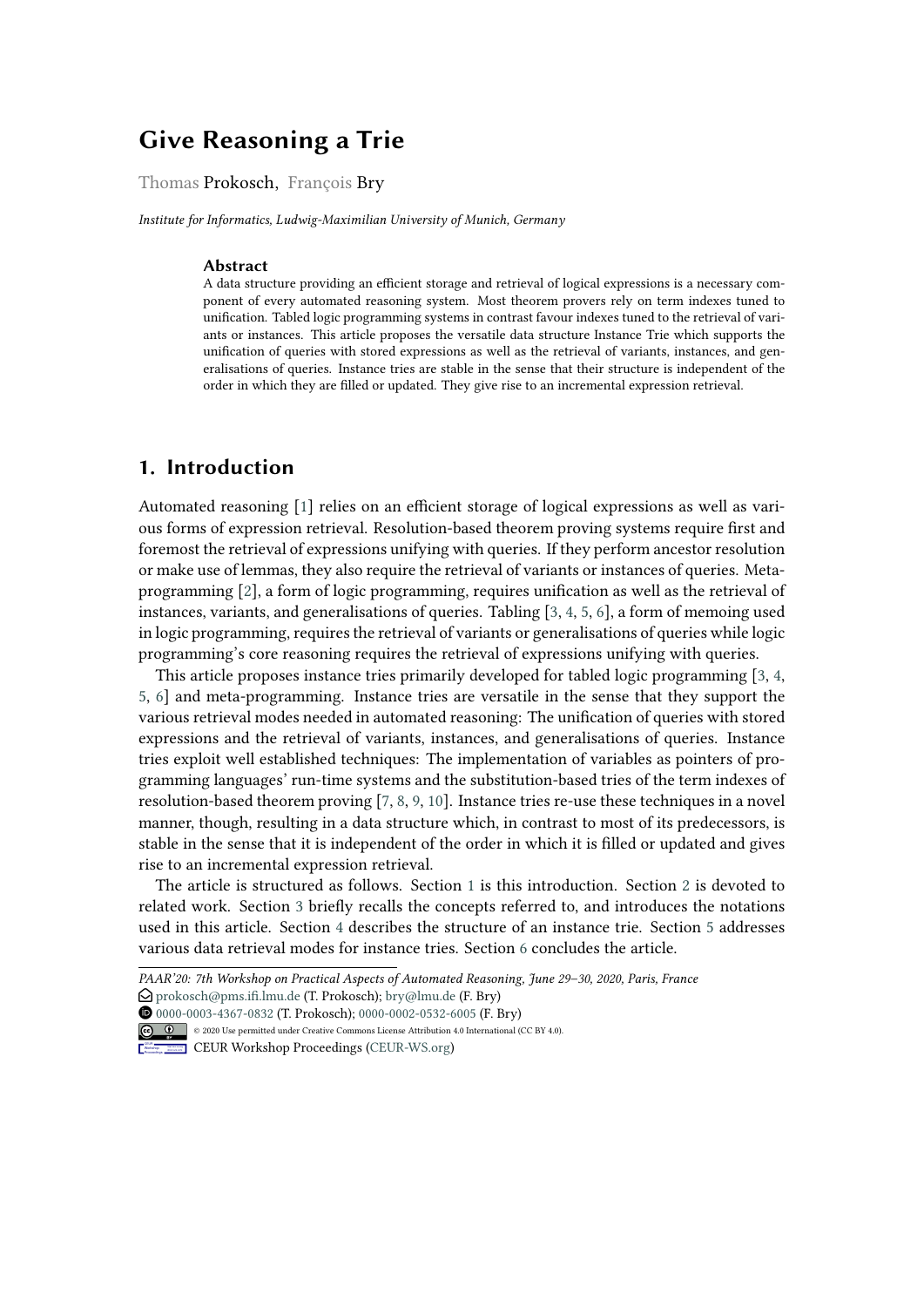### <span id="page-1-0"></span>**2. Related work**

The book [\[8\]](#page-14-7) and the book chapter [\[9\]](#page-14-8) both survey "term indexing", that is, data structures for the storage and retrieval of first-order logic terms or atoms. They complement each other: [\[8\]](#page-14-7) covers "out-of-fashion" data structures, [\[9\]](#page-14-8) covers data structures which did not exist when [\[8\]](#page-14-7) was written.

*Tries* have been introduced in [\[11\]](#page-14-10) for storing strings, the name "trie" in was introduced in [\[12\]](#page-14-11). Tries store strings after their lexicographical order. Tries have advantages over hash tables: They are not subject to collisions and are stable in the sense that their structures are independent of the insertion order.

*The Path-Indexing Method* [\[13\]](#page-14-12) stores terms in "path lists" themselves stored in tries or hash tables. A Path-Index is not "stable" in the sense that its structure depends on the insertion order what might be beneficial in reasoning with commutative functions [\[13,](#page-14-12) p. 15] but makes retrieval less efficient. Path-Indexing is "versatile" in the sense that it supports all query modes variant, instance, generalisation and unification. Path-Indexes disregard variables' identities [\[13,](#page-14-12) p. 6] and therefore return false positives among the answers to retrieval queries.

*Dynamic Path Indexing* [\[14\]](#page-14-13) fixes a deficiency of the Path-Indexing Method [\[13\]](#page-14-12). For efficiency reasons, a dynamic path index re-orders the terms it stores. Thus, a dynamic path index is not stable. Like a path-index, a dynamic path-index is versatile.

*Extended Path Indexing* [\[15\]](#page-14-14) improves the efficiency of Path-Indexing for non-linear queries. While Extended Path Indexing's algorithms rely on substitutions, its indexes store terms. Like a path-index and a dynamic path-index, a dynamic path-index is not stable but versatile.

*Discrimination Trees* [\[16,](#page-14-15) [17\]](#page-14-16) store terms in their leaves (their inner nodes represent term prefixes). Like path indexes, discrimination trees disregard variables' identities and therefore return false positives what makes necessary post-retrieval matching or unification tests. Discrimination trees identify and order terms with randomly assigned integers [\[17,](#page-14-16) p. 158] what makes them non-stable. They are versatile.

*Deterministic Discrimination Trees* [\[18\]](#page-15-0) improve discrimination trees by making a post-retrieval matching test unnecessary for retrieving variant, instances or generalisations of linear queries [\[18,](#page-15-0) p. 323]. Deterministic Discrimination Trees are not stable but they are versatile.

*Adaptive Discrimination Trees* [\[19\]](#page-15-1) adapt the traversal order on every insertion what makes them non-stable but yields faster retrievals of generalisations, the only query mode supported [\[19,](#page-15-1) p. 248]. Adaptive Discrimination Trees are not stable and not versatile.

*Abstraction Trees* [\[20\]](#page-15-2) represent terms by substitutions and are structured by anti-unification [\[21,](#page-15-3) [22\]](#page-15-4): Parent nodes carry strict generalisations of their children. The inner nodes of abstraction trees do not store terms. A heuristic decides which terms are anti-unified what makes abstraction trees non-stable. They are versatile.

*Substitution Trees* [\[7\]](#page-14-6) combine features of discrimination and abstraction trees and represent the stored terms by substitutions. They have better memory usage and retrieval time than abstraction trees. They are not stable but versatile.

*Downward Substitution Trees* [\[23\]](#page-15-5) modify substitution trees to ensure stability and the linearity of deletions.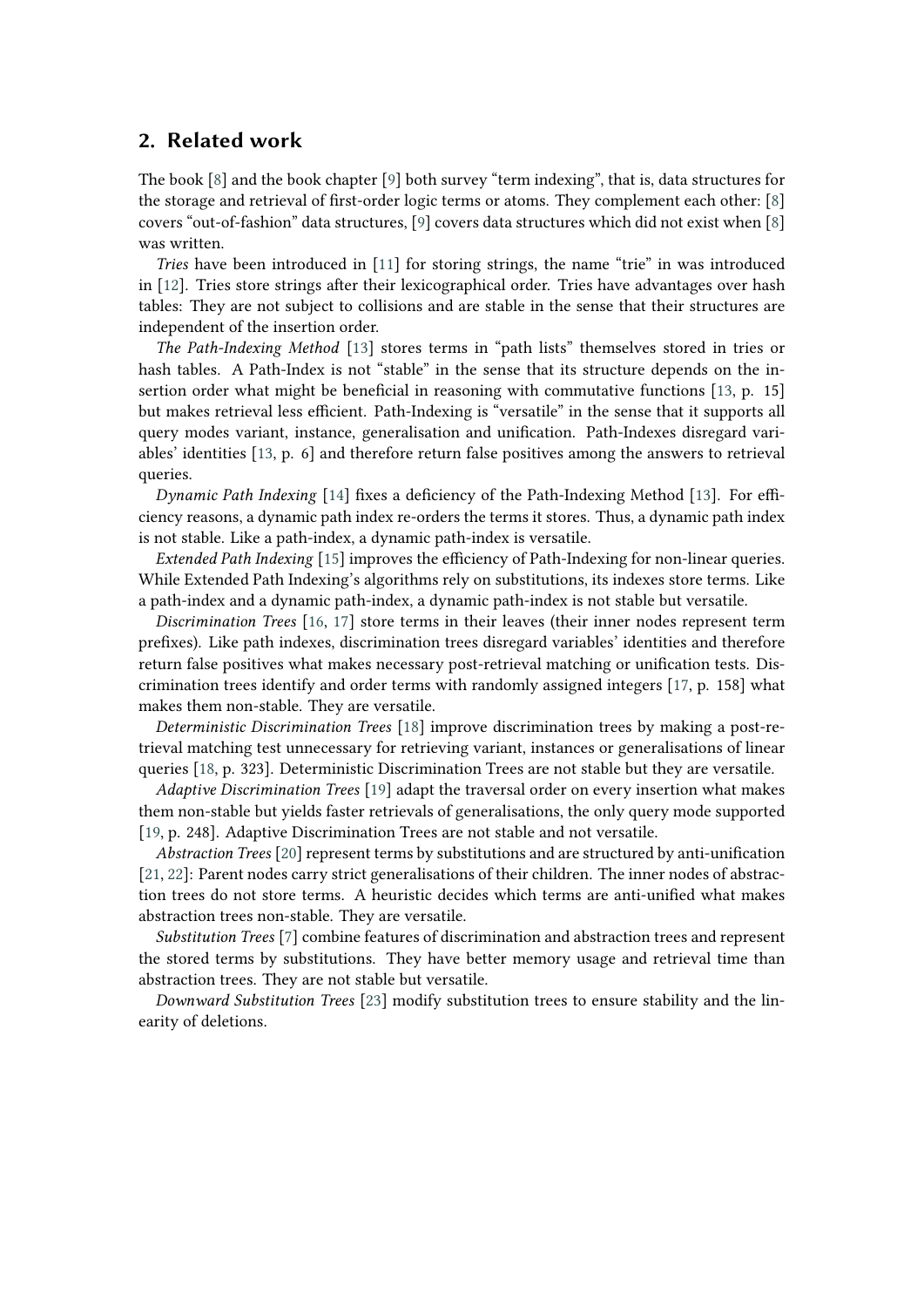*Code Trees* [\[24\]](#page-15-6) were developed for speeding up resolution. Each query mode requires a specific code tree: Code trees are not versatile but they are stable.

*Coded Context Trees* [\[25\]](#page-15-7) like abstraction trees represent terms by substitutions (and currying), are structured by anti-unification and depend on the insertion order: They are not stable. They support only the retrieval of generalisations: They are not versatile.

*Tabling* [\[3,](#page-14-2) [4,](#page-14-3) [5,](#page-14-4) [6\]](#page-14-5) consists in sharing, and therefore storing and retrieving, answers to (sub)goals so as to improve both the efficiency and the termination of logic programs.

*Dynamic Threaded Sequential Automata (DTSA)* [\[26\]](#page-15-8) have been developed for tabling. They are based on Sequential Factoring Automaton (SFA) which were designed for speeding up resolution. DTSA are substitution-based tries which store data only in their leaves and their parent-child relationship is based on unification. The structure of a DTSA depends on the insertion order what makes them non-stable. They support only the retrieval of instances: They are not versatile.

*Time Stamped Tries* [\[4\]](#page-14-3) have also been developed for tabling. They are simpler and require less memory than DTSA. Their retrieval prioritizes the most often instantiated terms. They rely on a hash function based on the derivation time of the terms: They are not stable. They support only the retrieval of variant and instances: They are not versatile.

#### <span id="page-2-0"></span>**3. Concepts and notations**

**Expressions** Instance tries are defined in the following referring to *expressions*, a general-isation of first-order terms and first-order atomic formulas.<sup>[1](#page-2-1)</sup> Expressions are defined from symbols as follows.

Finitely many non-variable symbols and infinitely many variables are considered. The nonvariable symbols are totally ordered by  $\leq_{nv}$  and the variables are totally ordered by  $\leq_v$ .

A *constructor*  $c$  is a pair  $s/a$  with  $s$  a non-variable symbol and  $a$  one of finitely many arities associated with the symbol .

An *expression* is either a *variable* or a *non-variable expression*. A non-variable expression is either a constructor c of arity 0, or it has the form  $c(e_1, ..., e_n)$  where c is a constructor of arity  $n \geq 1$  and  $e_1, \ldots, e_n$  are expressions.

Two expressions are *variable-disjoint* if none of the variables occurring in the one expression occur in the other.

 $e_1, ...,$  and  $e_n$  are the *direct subexpressions* of  $c(e_1, ..., e_n)$ .

Observe that no proper prefix of an expression (in standard or prefix form) is an expression and that there are finitely many constructors.

**Orders on expressions and sequences of expressions** A total order  $\leq_c$  is (lexicographically [\[27,](#page-15-9) pp. 18–19] [\[28,](#page-15-10) pp. 88–89]) defined as follows on the variables and constructors from the orders  $\leq_{nv}$ ,  $\leq_v$ , and the order on the natural numbers:

- $v_1 <_c v_2$  if  $v_1$  and  $v_2$  are variables and  $v_1 <_v v_2$ .
- $v <_{c} s/a$  if v is a variable and *s* is a non-variable symbol.

<span id="page-2-1"></span><sup>&</sup>lt;sup>1</sup>The distinction between terms and atomic formulas is irrelevant to storage and retrieval.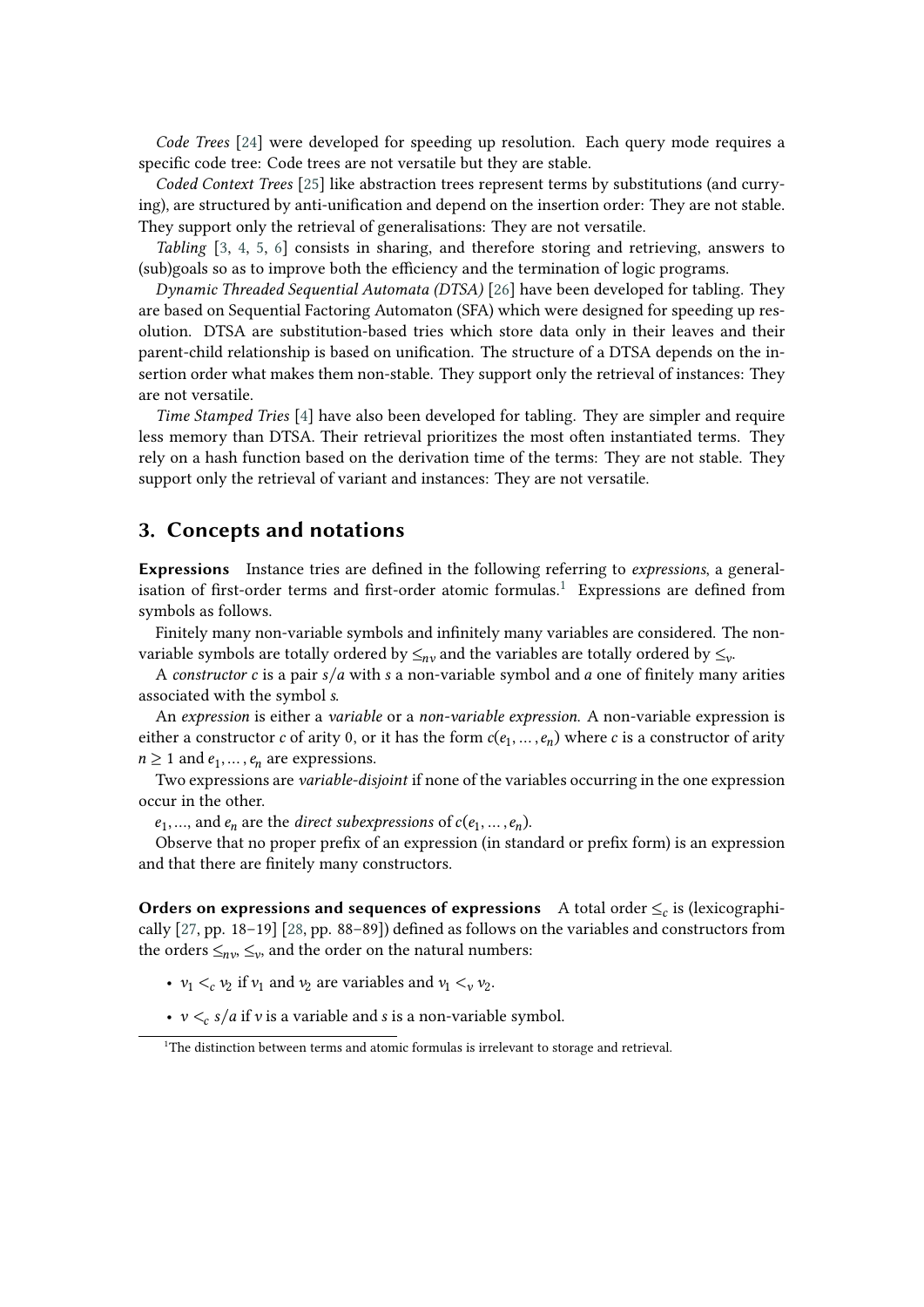- $s/a_1 < c s/a_2$  if *s* is a non-variable symbol and  $a_1 < a_2$ .
- $s_1/a_1 <_c s_2/a_2$  if  $s_1$  and  $s_2$  are non-variable symbols and  $s_1 <_{nv} s_2$ .

A total order  $\leq_e$  on expressions is lexicographically derived from the total order  $\leq_e$  on constructors. Similarly, a total order  $\leq_s$  on finite sequences of expressions is lexicographically derived from the total order  $\leq_e$  on expressions.

**Prefix notation** An expression  $c(e_1, \ldots, e_n)$  is in *standard notation*. This expression can also be written without parentheses in *prefix notation* (also known as *Polish* or *Łukasiewicz notation*) as  $c/n e_1/a_1 ... e_n/a_n$  where  $a_i$  is the arity of expression  $e_i$   $(1 \le i \le n)$ .

**Notations** In the following, the lower case letters  $a, b, c, \ldots, z$  with the exception of v denote the non-variable symbols and  $\leq_c$  denotes the standard order on that set;  $v_0, v_1, v_2, ...$  (with subscripts) denote the variables and  $\leq_{\nu}$  the order on variables:  $v_i \leq_{\nu} v_j$  if  $i \leq j$ . The notation  $v^1, \ldots, v^n$  (with superscripts) denotes *n* arbitrary variables.

#### **Example 1.**

- $a, a(b)$  and  $a(b, c)$  are expressions in standard notation. Their counterparts in prefix notation  $\int$ *are*  $a/0$ ,  $a/1$  *b*/0 and  $a/2$  *b*/0 *c*/0.
- $v_2$  and  $p(a, a(v_5))$  are expressions in standard notation. Their counterparts in prefix nota*tions are*  $v_2$  *and*  $p/2$  *a*/0 *a*/1  $v_5$ *.*
- $a \leq_e a(b) \leq_e a(b, c)$  in standard notation and  $v_2 \leq_e p/2$   $a/0$   $a/1$   $v_5$  in prefix notation.
- $\nu_2 \leq_\nu \nu_5$ .
- $[v_6] \leq s$   $[v_6, a(b, c), p(a, a(v_5))] \leq s$   $[a(b, c), p(a, a(v_5))] \leq s$   $[p(a, a(v_5)), a(b, c)]$  where  $[e_1, e_2, \ldots, e_n]$  denotes the sequence of expressions  $e_1, e_2, \ldots$ , and  $e_n$ .

**Substitutions** Let E denote the set of expressions and V the set of variables. A substitution<sup>[2](#page-3-0)</sup>  $\sigma = {\nu^1 \mapsto e_1, ..., \nu^n \mapsto e_n}$  with  $n \ge 0$  denotes a total function  $V \to E$  such that

- $v^1, \ldots, v^n$  are pairwise distinct variables,
- $\sigma(v^i) = e_i$  for all  $i = 1, ..., n$ , and
- $\sigma(v) = v$  if  $v \neq v^i$  for all  $i = 1, ..., n$ .

The application  $e\sigma$  of a substitution  $\sigma = \{v^1 \mapsto e_1, ..., v^n \mapsto e_n\}$  to an expression  $e$  is the expression obtained from e by simultaneously replacing for all  $i = 1, ..., n$  every occurrence of each  $v^i$  in *e* by  $e_i$ . The application of the *empty substitution*  $\epsilon$  to an expression leaves it

<span id="page-3-0"></span><sup>&</sup>lt;sup>2</sup>The binding of a variable v to an expression *e* is denoted  $v \mapsto e$  because it reminds of the implementation of variables as pointers. Another widespread notation for the same, used among others in [\[29\]](#page-15-11), is  $e/v$ .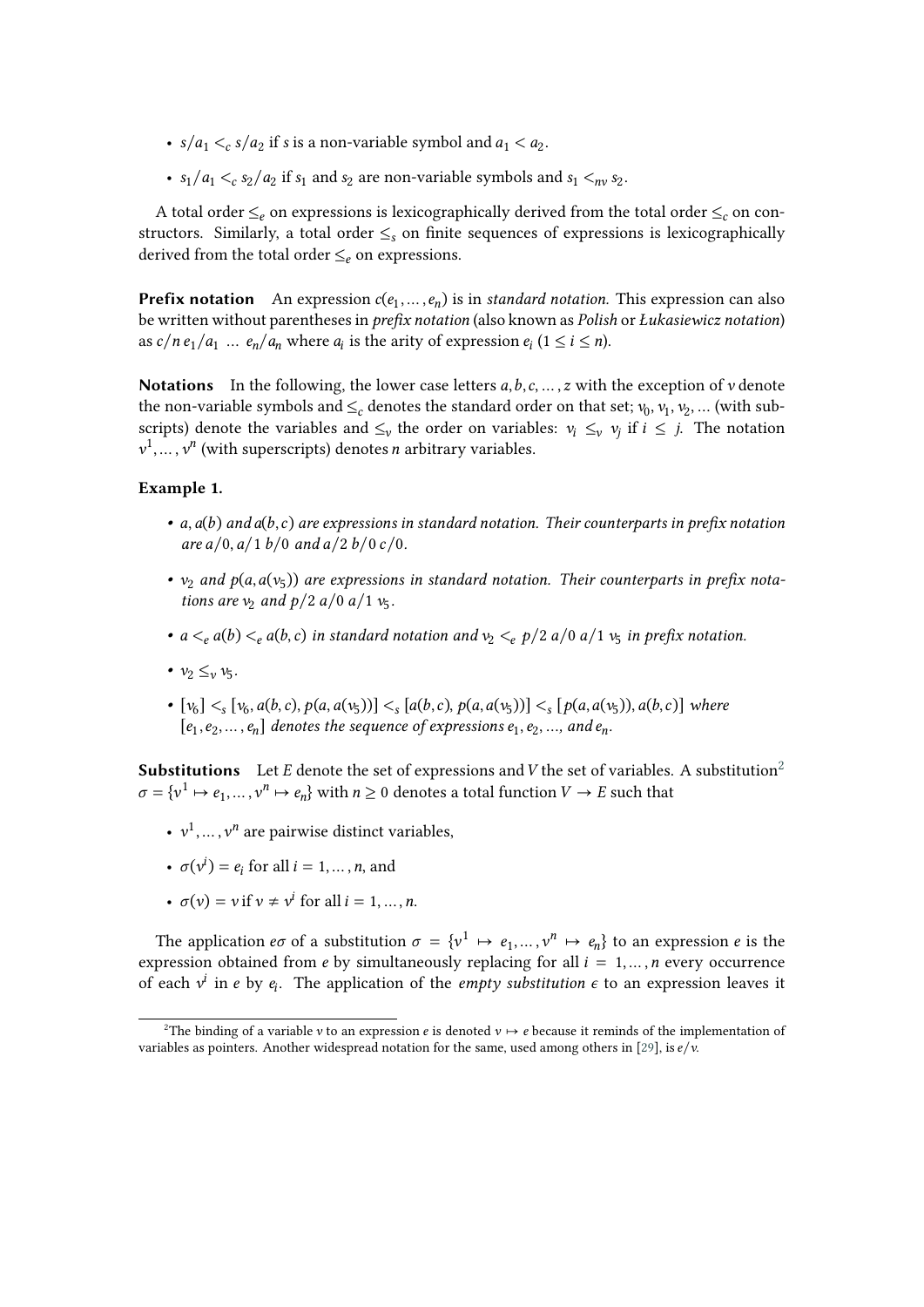unchanged: For all expressions  $e, ee = e$ . If e is an expression and if  $\sigma$  and  $\tau$  are substitutions, then  $(e\sigma)\tau = e(\sigma\tau)$  where  $\sigma\tau$  denotes the composition of  $\sigma$  and  $\tau$ .

Let  $\sigma = \{v^1 \mapsto e_1, \dots, v^n \mapsto e_n\}$  be a substitution. The finite set of variables dom $(\sigma) = \{v^1, \dots, v^n\}$ is the *domain* of  $\sigma$ . The set of variables modified by  $\sigma$ , that is, variables v such that  $v\sigma \neq v$ , map to the *range* of  $\sigma$ . The range of a substitution is finite.

A *renaming substitution* is a substitution which is a permutation of the set V of variables.

Substitutions  $\sigma_1$  and  $\sigma_2$  are *compatible* if for all  $v \in \text{dom}(\sigma_1) \cap \text{dom}(\sigma_2)$   $v\sigma_1 = v\sigma_2$ . If  $\sigma_1$  and  $\sigma_2$ are compatible substitutions, then  $\sigma_1 \cup \sigma_2$  is a well-defined substitution.

**Variants, instances, generalisations, and unifiers** A *variant* of an expression *e* is an expression e' such that  $e' = e\rho$  for some renaming substitution  $\rho$ .

An *instance* of an expression *e* is an expression *e'* such that  $e' = e\sigma$  for some substitution  $\sigma$ . An instance e' of e is said to *match to e*. A strict instance of an expression e is an instance of e which is not a variant of  $e$ .

A *generalisation* of an expression *e* is an expression *g* such that *e* is an instance of *g*, that is,  $e = g\sigma$  for some substitution  $\sigma$ . A strict generalisation of an expression *e* is a generalisation of e which is not a variant of e.

A *unifier*  $\nu$  of expressions  $e_1$  and  $e_2$  is a substitution such that  $e_1 \nu = e_2 \nu$ .

**Matching and unification** A *(first-order syntactic) matching problem*, short *matching problem*, of an expression  $e_1$  in an expression  $e_2$  consists in finding substitutions  $v$  such that  $e_1 = e_2 v$ . Thus, a matching problem consists in finding substitutions establishing an instance, or symmetrically generalisation, relationship between expressions  $[30]$  $[30]$  $[30]$ <sup>3</sup>

A *first-order syntactic unification problem*, short *unification problem*, consists in finding unifiers for two expressions.

If the matching (unification, respectively) problem of  $e_1$  in  $e_2$  ( $e_1$  and  $e_2$ , respectively) has solutions, then it has solutions  $\mu$  most general matchers, short mgm, of  $e_1$  in  $e_2$  (most general unifiers, short  $mgu$ , of  $e_1$  and  $e_2$ ), which are [\[30,](#page-15-12) [31\]](#page-15-13)

- complete in the sense that for all matchers  $v$  of  $e_1$  in  $e_2$  (all unifiers  $v$  of  $e_1$  and  $e_2$ , respectively) there exist a substitution  $\sigma$  such that  $v = \mu \sigma$ ,
- equivalent in the sense that two distinct mgms (mgus, respectively)  $\mu_1$  and  $\mu_2$  of  $e_1$  in  $e_2$ (of  $e_1$  and  $e_2$ , respectively) are identical up to a variable renaming (that is, there exists a renaming substitution  $\sigma$  such that  $\mu_1 \sigma = \mu_2$ ).

A matching problem is a strengthening of a unification problem: If  $e_1 = e_2 \tau$ , then  $\tau$  is a unifier of  $e_1$  and  $e_2$ . The converse is false: Some solutions to unification problems of  $e_1$  and  $e_2$ are solutions neither of the matching problem of  $e_1$  in  $e_2$ , nor of the matching problem of  $e_2$ in  $e_1$ . As a consequence, matching problems can be solved with algorithms (called *matching algorithms*) which might be, in some cases, more efficient than algorithms for the unification problem (called *unification algorithms*).

<span id="page-4-0"></span><sup>3</sup>Matching has also been called *filtering*, *one-sided unification*, and *semi-unification.*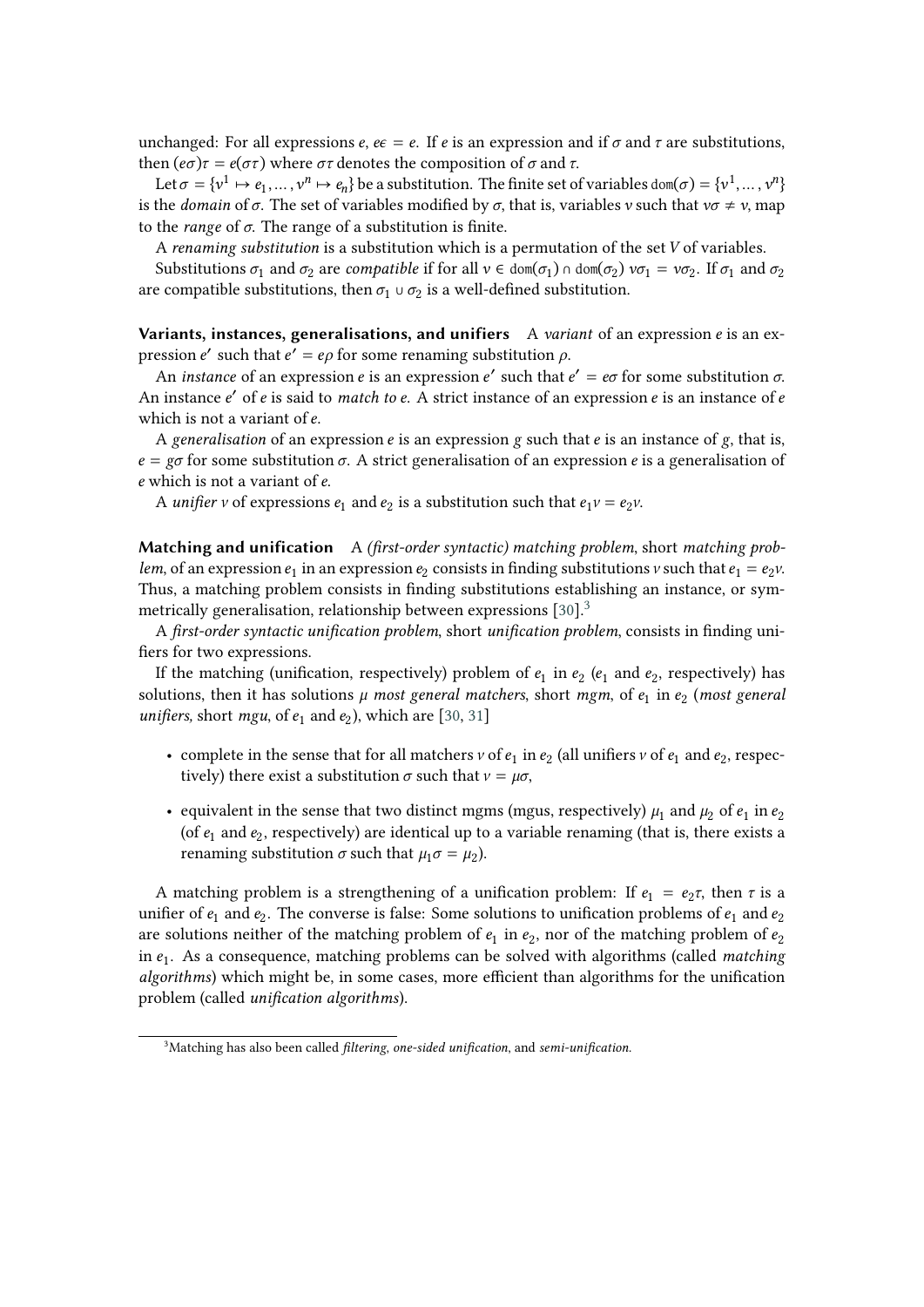### <span id="page-5-0"></span>**4. Instance tries: Structure**

An instance trie is a tree  $T$  such that:

- The root of  $T$  carries, but does not store, a variable.
- Every node of  $T$  except the root stores an expression.
- Every arc  $N_1 \rightarrow N_2$  of T corresponds to non-renaming substitution  $\sigma$  such that if *e* is the expression stored at node  $N_1$ , then the instance  $e\sigma$  of  $e$  is the expression stored at node  $N_2$ .
- The children of a node are ordered (in a manner described below).

Since the substitution corresponding to an arc of an instance trie is not a renaming substitution, the expression stored at a child of a node  $N$  is a strict instance of the expression stored at  $N$ .

**Example 2.** Abstract depiction of an instance trie storing the expressions  $p(a, v_1, v_1)$ ,  $p(a, b, b)$ ,  $q(v_5, v_3, v_4, c)$ , and  $q(v_5, a, b, c)$ :



The root of the instance trie, denoted above  $v_0$ , is a variable which is not an expression stored in *the instance trie. The children of the root,*  $p(a, v_1, v_1)$  *and*  $q(v_5, v_3, v_4, c)$  *are ordered by*  $\lt_e$ *, the expression order.*

*In fact, an instance trie does not store expressions but substitutions. Thus, a more faithful though still abstract depiction of the instance trie given above is as follows:*



*Composing the substitutions along a path from the root to a node yields the expression stored at that node.*  $q(v_5, a, b, c)$  *is for example obtained by*  $v_0\{v_0 \mapsto q(v_5, v_3, v_4, c)\}\{v_3 \mapsto a, v_4 \mapsto b\}$ *.* 

Instance tries do not store expressions in standard notation but instead in prefix notation and furthermore using a low-level representation. The following paragraphs successively address the representations of expressions, substitution application, substitutions, and finally instance tries.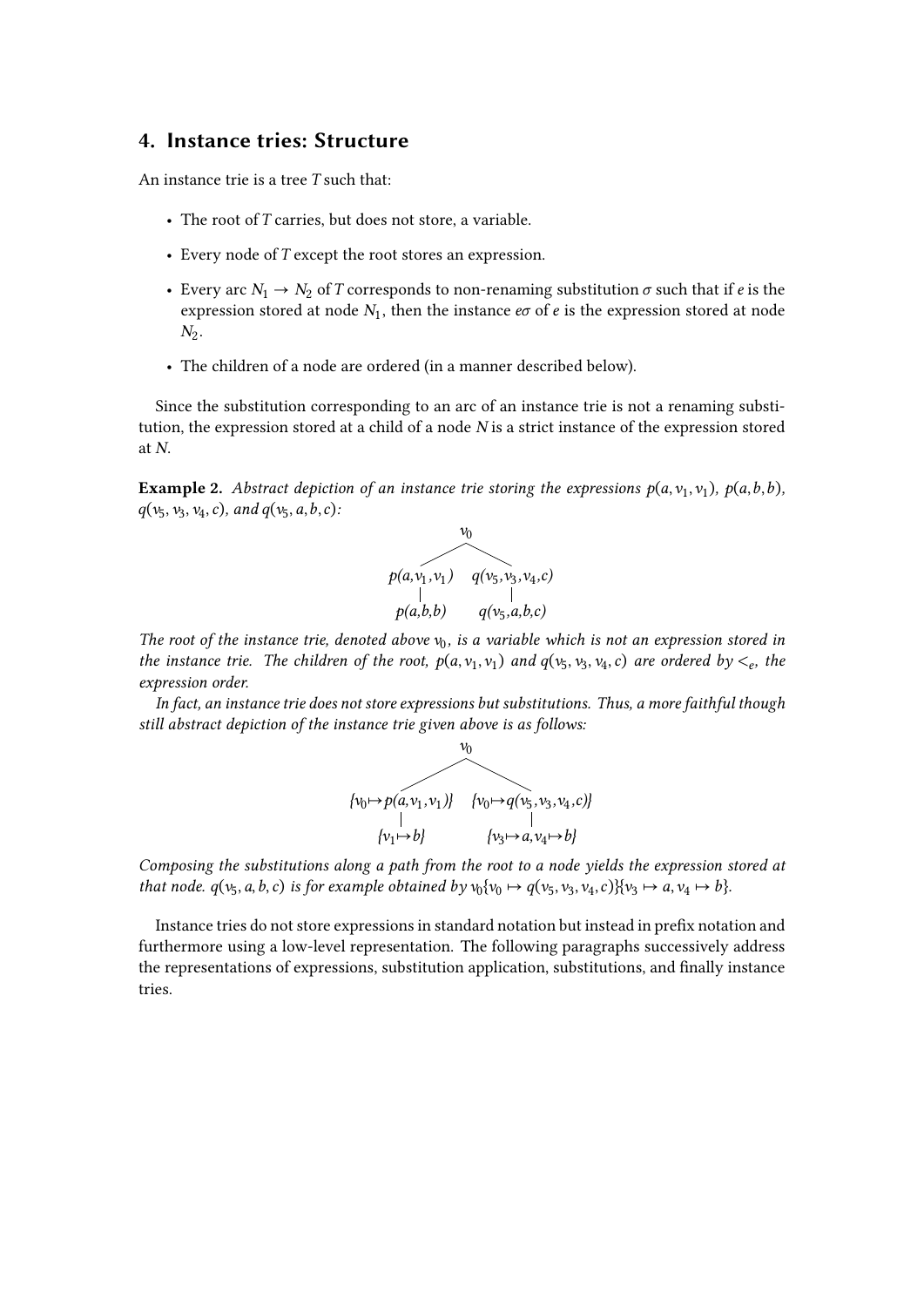**Representation of expressions** The representation of an expression in the memory of a run-time system is based on the expression's prefix notation. Assuming that a constructor and a variable are stored in 4 bytes and storage begins at address 0, the representation of  $f(a, v_1, b, v_1)$  $is:$ <sup>[4](#page-6-0)</sup>

|  |  |  |     |  |  |                        | 0 1 2 3 4 5 6 7 8 9 10 11 12 13 14 15 16 17 18 19 |  |
|--|--|--|-----|--|--|------------------------|---------------------------------------------------|--|
|  |  |  | a/0 |  |  | $\overline{n}$   $h/0$ |                                                   |  |

The leftmost, or first, occurrence of the variable  $v_1$  is represented by the value nil which indicates that the variable is unbound. The second occurrence of the variable  $v_1$  is represented by an offset: The address of this second occurrence's representation, 16, minus the offset, 8, is the address of the representation of the variable's first occurrence, 8. Occurrences of (the representation of) a variable like the second occurrence of  $v_1$  in  $f(a, v_1, b, v_1)$  and the cell representing such variables like the cell at address 16 in the above representation of  $f(a, v_1, b, v_1)$  are called *locally bound variables.*

Three properties of an expression representation are worth stressing:

- 1. The variables' names are irrelevant to expression representations. If  $e$  is an expression and  $\rho$  is a variable renaming, then  $e$  and  $e\rho$  have exactly the same representation.<sup>[5](#page-6-1)</sup> For example, the expression  $p(a, v_1, b, v_1)$  is represented exactly like  $p(a, v_0, b, v_0)$  and the expression  $q(v_5, v_3, v_4, c)$  is represented exactly like  $q(v_0, v_1, v_3, c)$ . However, this is not the case of the representation of substitution applications: As it is discussed below,  $f(a, v_1, v_2, v_3)\{v_2 \mapsto b, v_3 \mapsto v_1\}$  is not represented like  $f(a, v_1, b, v_1)$ .
- 2. The representation of an expression is *variable-linear*, short *linear*, in the sense that a variable occurs at most once in an expression. Indeed, a non-linear expression (like  $f(a, v_1, b, v_1)$  is represented as the application of a substitution to a linear expression (like  $f(a, v_1, b, v_2) \{v_2 \mapsto v_1\}$ ).
- 3. In an instance trie, two distinct variables cannot be bound to two distinct expressions in which the same variable occurs. The bindings  $v_1 \mapsto f(v_3)$  and  $v_2 \mapsto g(v_3)$  for example cannot occur in an instance tree. In an instance trie, such bindings would be expressed for example as  $v_1 \mapsto f(v_3)$  and  $v_2 \mapsto g(v_4), v_4 \mapsto v_3$ .

Thus, expressions can be ordered as if their variables were, in the order of their first occurrence,  $v_0$ ,  $v_1$ ,  $v_2$ , ..., that is, as if they were standardized [\[29\]](#page-15-11).

This representation of  $f(a, v_1, b, v_1)$  given above is abstract in the sense that it is a simplification. Its implementation in the heap of a run-time system, that is, the concrete representation, differs from the abstract representation as follows:

• A next-representation address is added at the beginning of a (connected) expression representation so as to ease garbage collecting (but not at the beginning of each subexpression).

<span id="page-6-1"></span><span id="page-6-0"></span><sup>&</sup>lt;sup>4</sup>Recall that  $a, b, c, ..., z$  except v denote non-variable symbols and  $v_0, v_1, v_2, ...$  denote variables.

 $5$ As a consequence, expressions can be considered standardized [\[29\]](#page-15-11). Recall that the (unique) standardized form of  $f(v_2, v_5, v_2)$  is  $f(v_0, v_1, v_0)$ .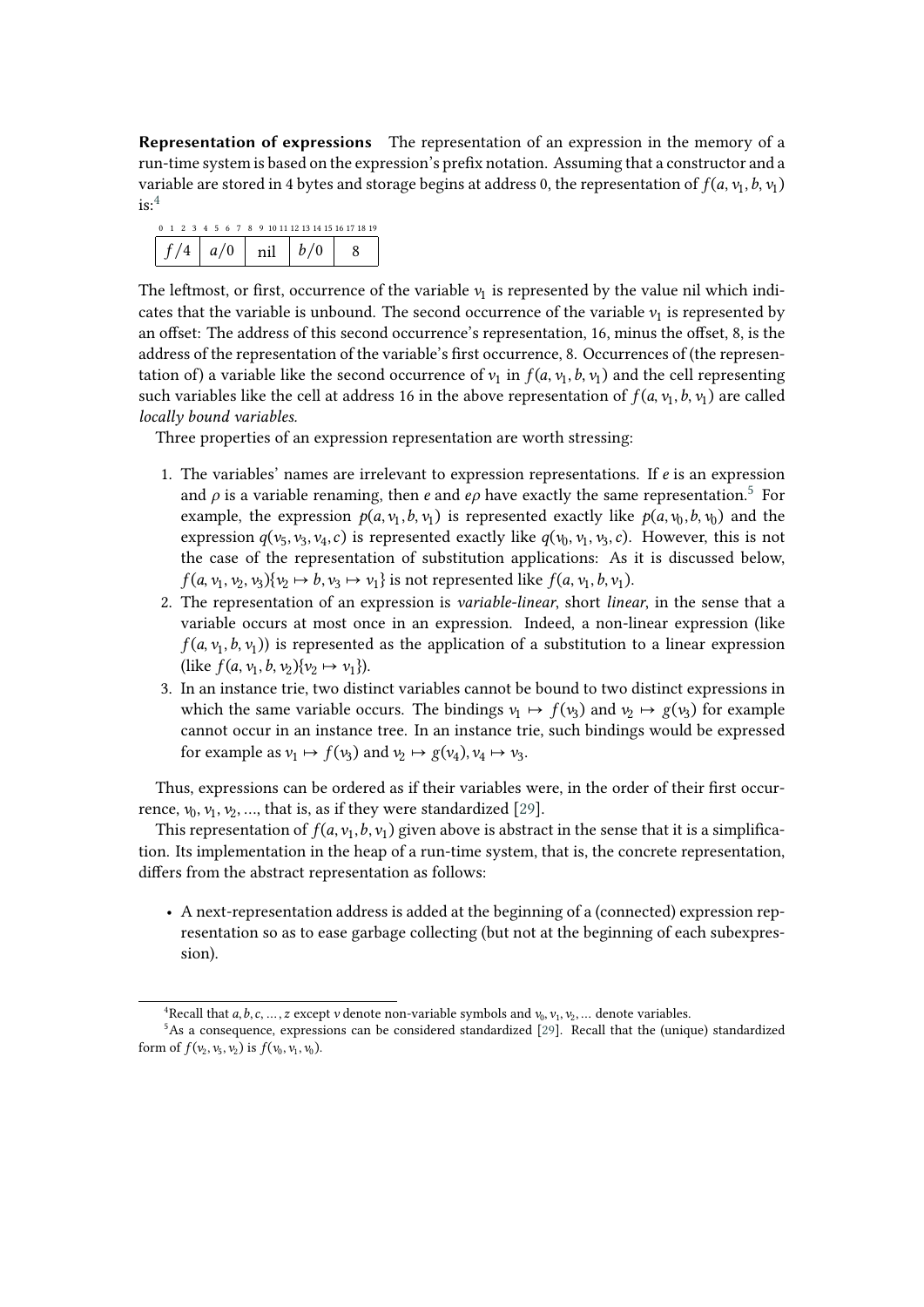- Instead of cells, tokens are considered, each of which consists of one or several consecutive cells.
- A three-valued flag at the beginning of every token indicates the type of its content: Non-variable symbol, non-locally bound variable, or locally bound variable.
- The token for a constructor  $s/a$  consists of three successive memory cells, the first of which contains the afore-mentioned type flag, the second the code of the symbol s, and the third the arity a.
- A concrete expression representation might include additional information like variable names or a time stamp.<sup>[6](#page-7-0)</sup>

Assuming that there is no additional information, that  $p$  and  $q$  are represented by their ASCII codes 112 and 9[7](#page-7-1) respectively, and that nil is represented as 999999<sup>7</sup>, the type flag takes the values 0, 1, and 2, and using decimal instead of binary numbers for better readability, the concrete representation of  $p(a, v_1, v_1)$  is as follows:

| 0 1 2 3 4 5 6 7 8 9 10 11 12 13 14 15 16 17 18 19 20 21 22 23 |  |  |  |  |                                           |  |  |  |  |  |  |  |
|---------------------------------------------------------------|--|--|--|--|-------------------------------------------|--|--|--|--|--|--|--|
|                                                               |  |  |  |  | 24 $ 0 112 $ 3 $ 0 97 $ 0 $ 1 999999 2$ 5 |  |  |  |  |  |  |  |

**Representation of substitution applications** Assuming that the expression  $p(a, v_1, v_1)$ is stored at address 0 and the expression  $q(b, v_3)$  at address 23, the substitution application  $p(a, v_1, v_1) \{v_1 \mapsto q(b, v_3)\}$  is represented as follows:

Representations of  $p(a, v_1, v_1)$  and  $q(b, v_3)$  (before any substitution application):

|  |  |  |  |  |  |  |  |  |  |  |  |  |  | 4 5 6 7 8 9 10 11 12 13 14 15 16 17 18 19 20 21 22 23 24 25 26 27 28 29 30 31 32 33 34 |  |
|--|--|--|--|--|--|--|--|--|--|--|--|--|--|----------------------------------------------------------------------------------------|--|
|  |  |  |  |  |  |  |  |  |  |  |  |  |  |                                                                                        |  |

Representations of the same after the application of  $p(a, v_1, v_1) \{v_1 \mapsto q(b, v_3)\}$ :

|                             |  | 0 1 2 3 4 5 6 7 8 9 10 11 12 13 14 15 16 17 18 19 20 21 22 23 24 25 26 27 28 29 30 31 32 33 34 |            |  |
|-----------------------------|--|------------------------------------------------------------------------------------------------|------------|--|
| $\mid p/3 \mid a/0 \mid 23$ |  |                                                                                                | $h/\Omega$ |  |

Thus, binding a variable (like  $v_1$ ) to an expression (like  $q(b, v_3)$ ) is realised by storing the expression's address (23) at the variable's address (cell 8). Observe that the cell representing the second occurrence of the variable  $v_1$  (cell 12) keeps its offset (4) unchanged. Thus, binding a variable v which occurs in an expression  $e$  to an expression  $e'$  consists in storing at the leftmost occurrence of v in the representation of  $e$  the address of the representation of  $e'$ , leaving unchanged further occurrences of  $\nu$  in the representation of  $e$ . This approach to binding variables ensures that the representation of a substitution application is unique.

<span id="page-7-0"></span><sup>6</sup>Time stamps are needed by logic programming run-time systems for semi-naïve forward chaining and for tabling.

<span id="page-7-1"></span> $^{7}$ nil can be represented by any other value outside the heap's address space.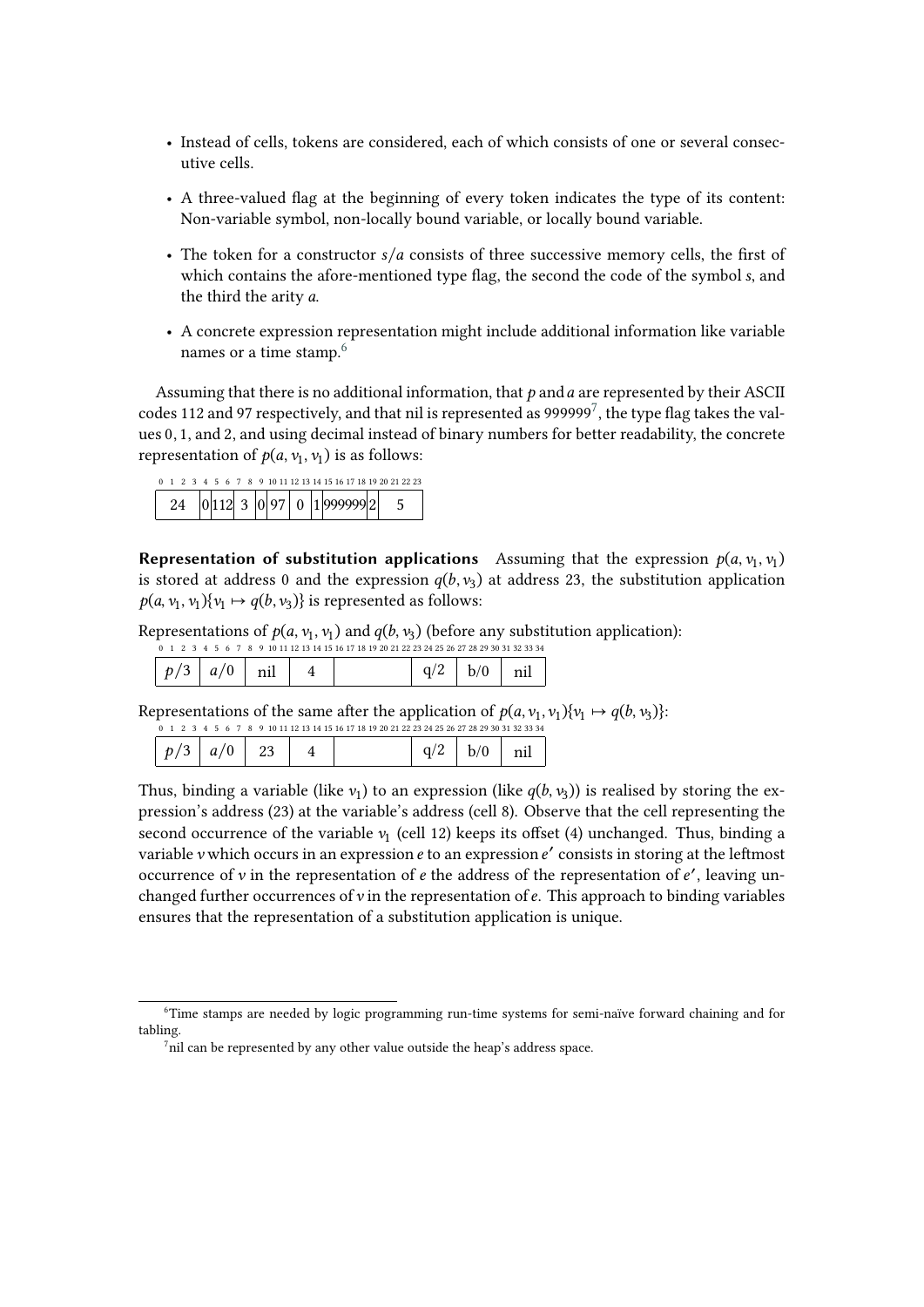**Representation of substitutions** In an instance trie, a substitution is applied at a node N to the expression representation  $R$  stored at the parent node  $P$  of  $N$ . The substitution's domain consists of all variables with value nil, that is, the non-locally bound variables, of R. Consider for example the arc  $P: q(v_5, v_3, v_4, c) \to N: q(v_5, a, b, c)$  or, in a more faithful depiction,  $P:$  $\{v_0 \mapsto q(v_5, v_3, v_4, c)\} \to N : \{v_3 \mapsto a, v_4 \mapsto b\}$ , of Example [3.](#page-8-0) The substitution  $\{v_3 \mapsto a, v_4 \mapsto b\}$ is represented by two lists:

- The sequence of addresses of nil variables (that is, non-locally bound variables) in the expression  $q(v_5, v_3, v_4, c)$  at the parent node  $P$  (in their order of occurrence):  $[v_5, v_3, v_4]$
- The sequence of the values assigned to each of these variables yielding the expression  $q(v_5, a, b, c)$  at the child node *N*: [*nil*, *a*, *b*]

More generally, a substitution  $\{v^1 \mapsto e_1, \dots, v^n \mapsto e_n\}$  at a node N is represented by two lists:

- The sequence of addresses of nil variables (that is, non-locally bound variables) in the expression representation at the parent node of  $N$ .
- The sequence of the expressions or variable addresses $^8$  $^8$  assigned to each of these variables at the child node  $N$ .

Observe that

- no variables occur in both lists since, as the expressions of second list are created, their variables are represented by so far unused memory cells,
- the first list does not contain any variable which does not occur in the expression at the parent node.

**Representation of instance tries** The following example illustrates the representation of substitutions in an instance trie.

<span id="page-8-0"></span>**Example 3.** Abstract depiction of an instance trie storing  $q(v_5, v_3, v_4, c)$ ,  $q(v_5, a, b, c)$ ,  $f(a, v_1, v_1, v_2)$ , *and*  $f(a, b, b, c)$ *:* 



*Faithful depiction of the same instance trie with a standard representation of substitutions:*



<span id="page-8-1"></span><sup>8</sup>Which turn nil variables in the parent node's expression into locally bound variables in the child node's expression.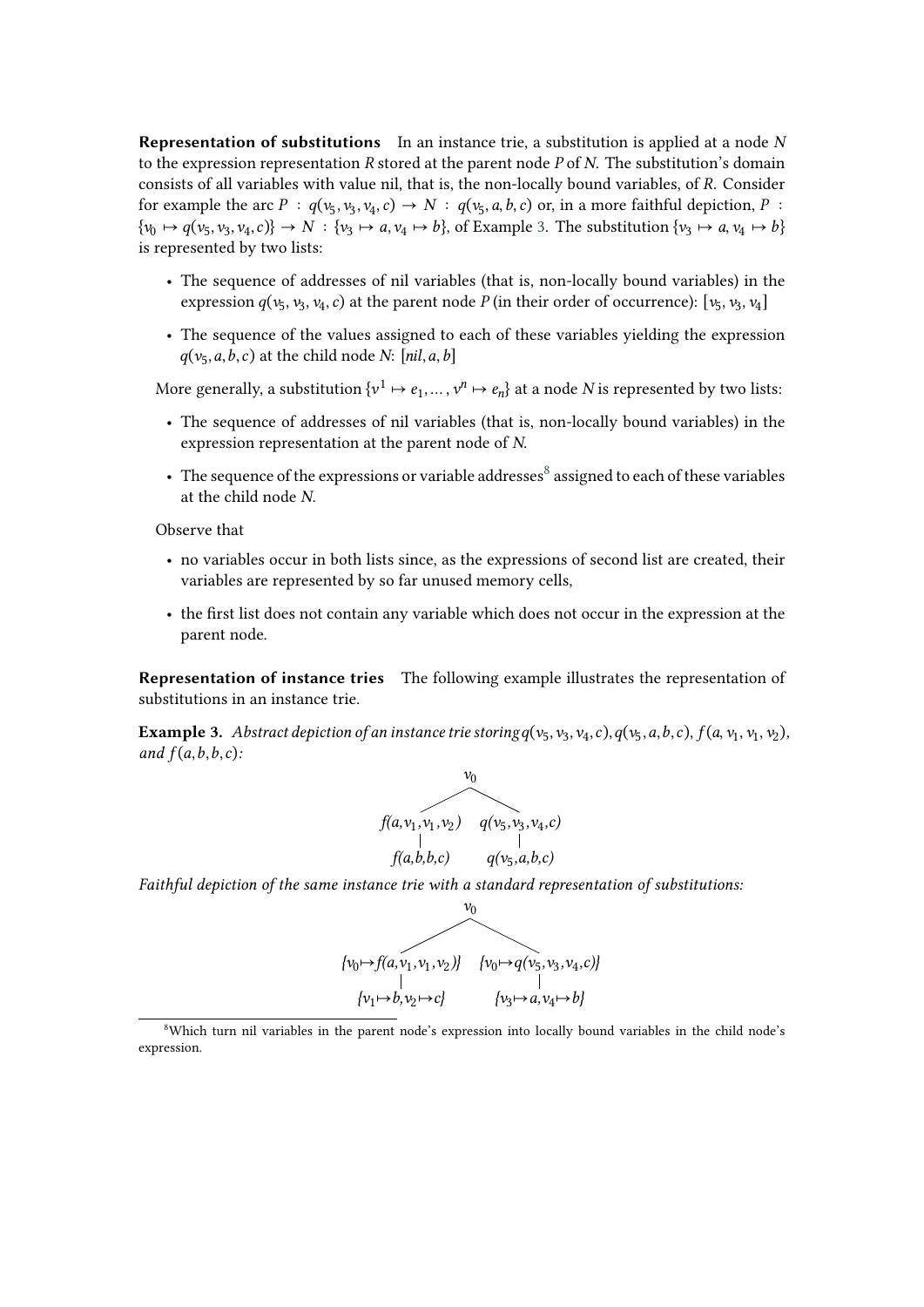*Faithful depiction of the same instance trie with an abstract representation of substitutions:*



A substitution  $\{v^1 \mapsto e_1, \dots, v^n \mapsto e_n\}$  at a node N is represented by the expression sequence  $[e_1, \ldots, e_n]$  for the variables  $[v^1, \ldots, v^n]$  in the parent node's variable sequence. The children of a node are ordered after their expression sequences. For all expressions  $e$ ,  $nil \leq_e e$ , reflecting that as variable precedes every expression. The order on unbound variables is reflected by the positions of nil in expression sequences. The root of an instance trie has an empty expression sequence because it has no parent node. A node with an empty variable sequence [] (like the leftmost leaf in the above example) cannot have any children what reflects that the expression stored at such a node has no strict instance. The node of an instance trie carries two sequences:

- A sequence of expressions or nil representing the bindings of its parent node's variable.
- The sequence of the addresses of the nil variables occurring in the node's expression.

The representations of the two kinds of sequences is as follows:

- The first sequence, the sequence of variable bindings, is a sequence of representations of expressions. Since representations of expressions have variable lengths, the sequence is represented as a linked list.
- The second sequence, the sequence of nil variables, is a sequence of representation of variables, that is, of addresses of memory cells representing variables. Since such cells all have the same length, the sequence can be represented as a memory block beginning with the number of variable addresses stored in the block.

In addition to the afore-mentioned two lists, the representation of the node  $N$  of an instance tree includes a data structure storing, and giving a fast access to, the addresses of the children of N. If this number is small, a linked list can be used. Otherwise, a binary tree, or a B-tree is convenient.

The expression stored at a node  $N$  of an instance trie is obtained by successively applying to the instance trie's root variable the substitutions along the path from the root to  $N$ . Because of this, instance tries are a kind of substitution-based tries or *substitution tree* in [\[7,](#page-14-6) [8,](#page-14-7) [10\]](#page-14-9).[9](#page-9-0) Most data structures so far designed for automated reasoning and logic programming are, like instance tries, substitution tries. They differ from each other on how the expression  $e_N$  stored at a node  $N$  relates to the expression  $e_P$  stored at the parent node  $P$  of  $N$ . In Instance Tries, this relationship is structural:  $e_N$  is a strict instance of  $e_P$ . For most substitution tries proposed for automated reasoning, this relationship is random: It results from the storing or updating order of expressions.

<span id="page-9-0"></span> $^9$ Substitution-based tries are not expression-based tries because an expression  $e_C$ stored at a child $C$ of a node P is not a strict prefix of the expression  $e_p$  stored at P. Indeed, no strict prefix of an expression is an expression.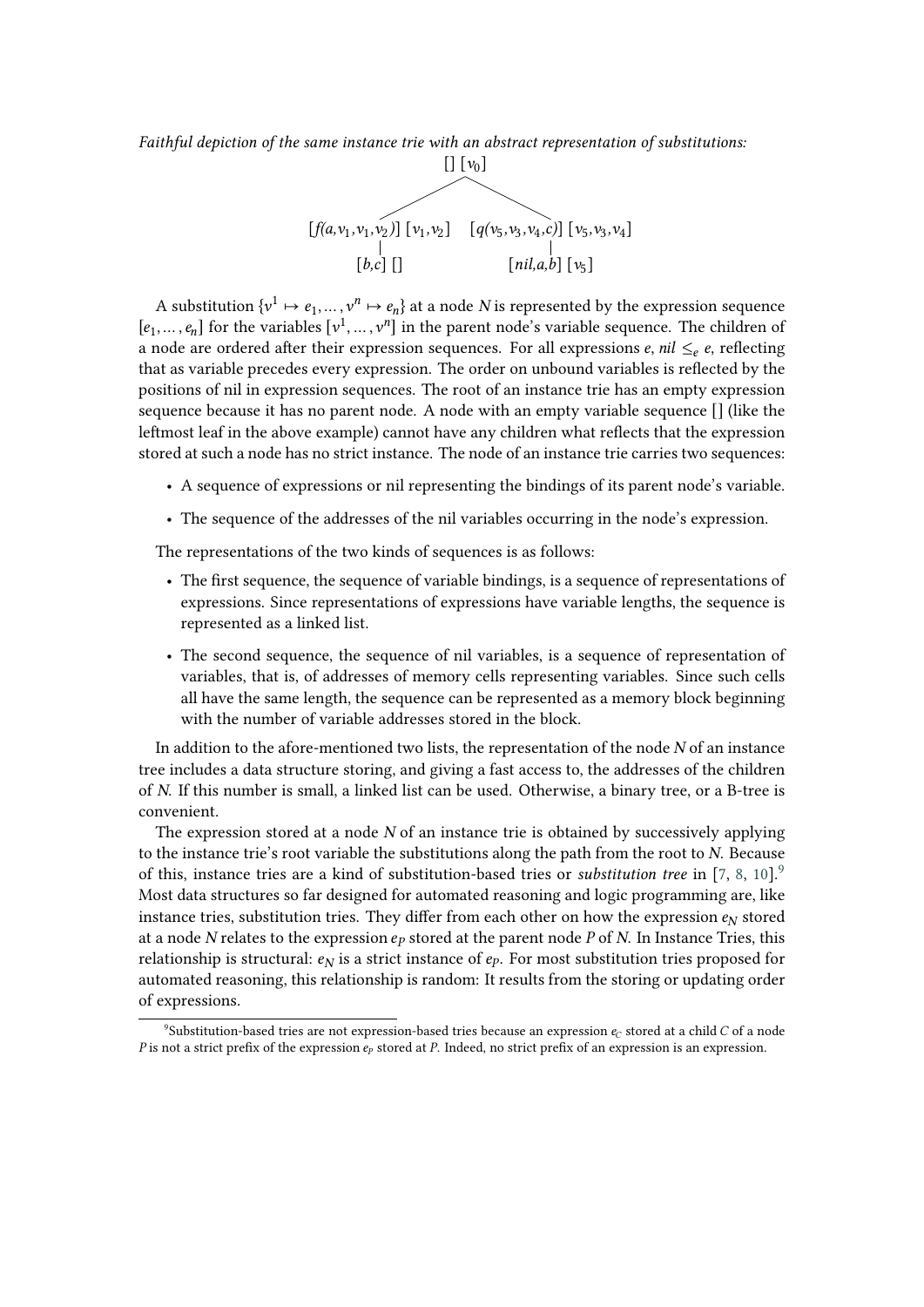# <span id="page-10-0"></span>**5. Instance tries: Operations**

Let  $q$  be a query, that is, an expression to be evaluated against the expressions stored in an instance trie  $T$ . Four query modes are considered:

- 1. Variant: Is  $q$  a variant of an expression stored in  $T$ ?
- 2. Instance: Which expressions stored in  $T$  are (strict) instances of  $q$ ?
- 3. Generalisation: Which expressions stored in T are (strict) generalisations of  $q$ ?
- 4. Unification: With which expressions stored in  $T$  does  $q$  unify?

All four query modes are realized by both, a traversal of the instance trie  $T$  and a test at each node whether that node's expression is an answer to the query.

**Dereferencing** The tests are defined below referring to *dereferenced* representations of expressions. $^{10}$  $^{10}$  $^{10}$  Consider the following two representations of  $f(a, \nu_1, \nu_2, \nu_1, g(\nu_1))$ :

| 0 1 2 3 4 5 6 7 8 9 10 11 12 13 14 15 16 17 18 19 20 21 22 23 24 25 26 27 |     |     |              |                                                                                                                           |   |  |
|---------------------------------------------------------------------------|-----|-----|--------------|---------------------------------------------------------------------------------------------------------------------------|---|--|
| a/0                                                                       | nil | nil | $g_{\prime}$ |                                                                                                                           |   |  |
|                                                                           |     |     |              | 0 1 2 3 4 5 6 7 8 9 10 11 12 13 14 15 16 17 18 19 20 21 22 23 24 25 26 27 28 29 30 31 32 33 34 35 36 37 38 39 40 41 42 43 |   |  |
| a/0                                                                       | nil | nil | 36           |                                                                                                                           | g |  |

The first representations of  $f(a, v_1, v_2, v_1, g(v_1))$  is dereferenced because, except for the representations of the second and third occurrences of the variable  $v_1$ , the variables' values are nil. The second and third occurrences of  $v_1$  cannot be dereferenced like a pointer, because this would result in the following representation of  $f(a, v_1, v_2, v_3, g(v_4))$ , not of  $f(a, v_1, v_2, v_1, g(v_1))$ :

| 0 1 2 3 4 5 6 7 8 9 10 11 12 13 14 15 16 17 18 19 20 21 22 23 24 25 26 27 28 29 30 31 32 33 34 35 36 37 38 39 40 41 42 43 |  |
|---------------------------------------------------------------------------------------------------------------------------|--|
|---------------------------------------------------------------------------------------------------------------------------|--|

| $\sim$ $\sim$<br>$\sim$ $-$<br>$\overline{\phantom{a}}$<br><br><br>--<br>----<br>----<br>-------- |  | <br>---- |  |
|---------------------------------------------------------------------------------------------------|--|----------|--|
|---------------------------------------------------------------------------------------------------|--|----------|--|

A dereferenced representation of an expression  $e$  is generated from any representation  $R_e$  of *e* as follows: While traversing  $R_e$  from left to right:

- If the cell reached contains a constructor or nil, or the offset of a locally bound variable, then copy its content to a new cell.
- Otherwise (the token reached is a non-locally bound variable  $\nu$  storing the address A of an expression representation), (recursively) dereference the expression representation at address A.

We assume that when an expression representation is dereferenced, the list of the addresses of its nil variables (that is, non-locally bound variables) is constructed. Constructing this list can be done while dereferencing the expression representation, that is, it does not require an additional traversal of the expression representation.

<span id="page-10-1"></span><sup>&</sup>lt;sup>10</sup>Dereferencing a pointer  $P$  means determining the value  $P$  points to.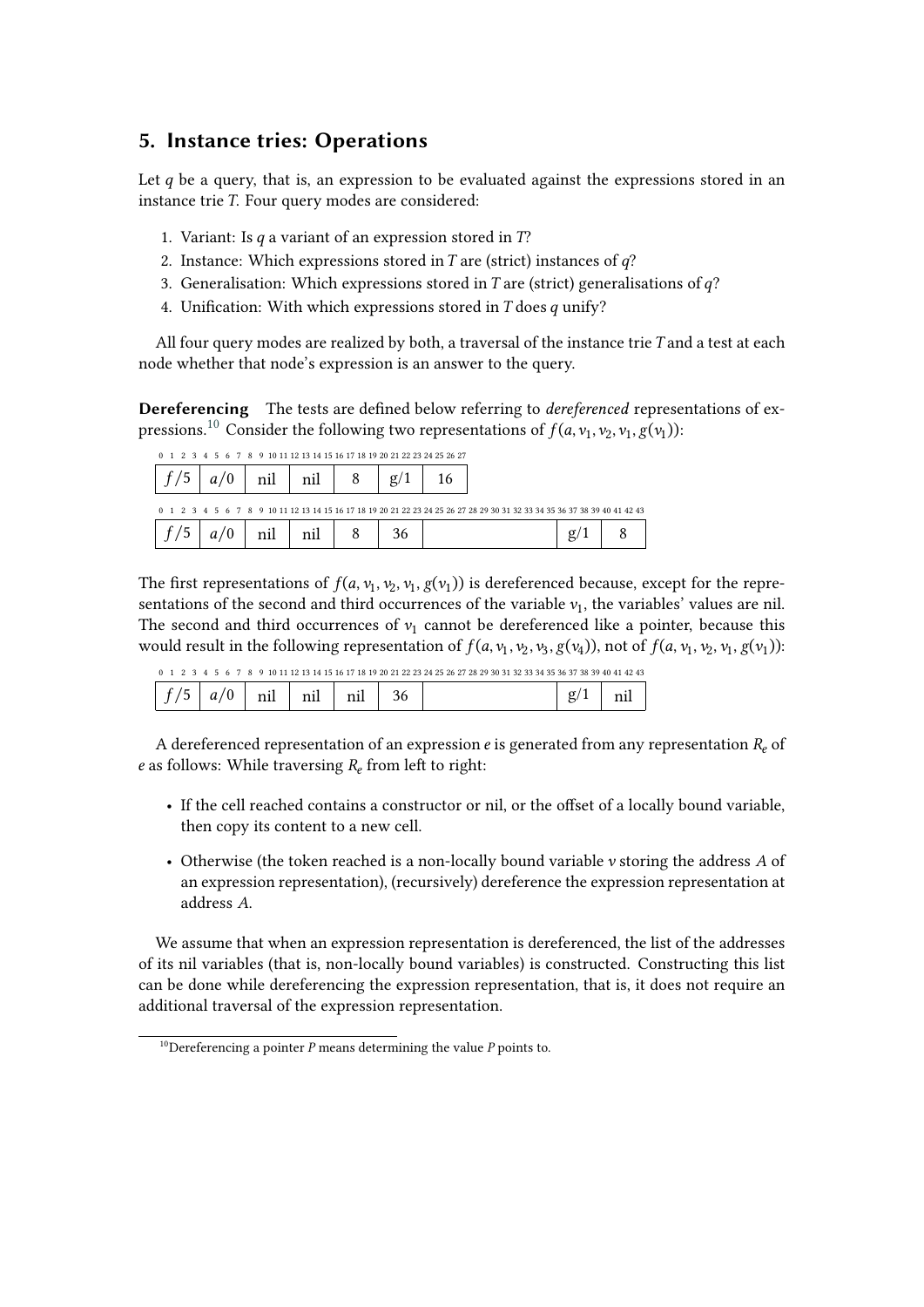In implementing the algorithm sketch above, care must be given not to trespass expression representations' ends in recursive calls. This is easily cared for in the same traversal of expression representations by using as follows the constructors' arities during a left-to-right traversal of an expression representation  $E$ :

Let R denote the number of remaining (sub)expression representations; set  $R := 1$  before traversing E, at each constructor  $s/n$  perform the update  $R := R - 1 + n(-1)$  for the (sub)expression beginning at that constructor and  $+n$  for the *n* subexpression representations now to be traversed), and at each variable perform the update  $R := R-1$ . The expression representation's end is reached when  $R = 0$ .

Since dereferencing an expression copies that expression, dereferencing expressions comes at a cost. This cost is acceptable, though. Indeed, dereferencing speeds up the tests which anyway require to copy the stored expressions they are performed against because they bind variables. Binding variables directly in an instance trie would destroy it.<sup>[11](#page-11-0)</sup>

**Representation of a stored expression** An expression *e* stored at a node *N* of an instance trie retrieved for comparison with a query q has the form  $e = e' \sigma$  where e' is the expression stored at the parent node of N and  $\sigma$  is a non-renaming substitution, that is, e is a strict instance of e'. As discussed in the previous paragraph, (the representation of) e' is assumed to be dereferenced. Furthermore,  $q$  and  $e'$  as well as  $q$  and  $e$  are variable-disjoint.

The substitution  $\sigma$  is represented as described in Section [4,](#page-5-0) paragraph "Representation of substitutions" by two lists: A list of variables and a list of expressions or nil. It is also assumed that (the representation of) the expressions in that second list are dereferenced.

Useful information on e', the nature of which depends on the query mode, can be assumed to be known:

- If variants or instances of  $q$  are searched for, then  $e'$  is a strict generalisation of  $q$  (or, equivalently, q is a strict instance of e'). Indeed, otherwise the strict instance  $e = e' \sigma$  of  $e'$  cannot be a variant or an instance of  $q$  and the search through T, which is described below, would not have led to  $e$ .
- If generalisations of  $q$  are searched for, then  $e'$  is already a generalisation of  $q$ . Indeed, otherwise, the strict instance  $e = e' \sigma$  of which  $e'$  is a strict generalisation cannot be a generalisation of  $q$  and the search through  $T$ , which is described below, woulds not have  $led to e$
- If expressions unifying with  $q$  are searched for, then  $q$  and  $e'$  unify. Indeed, if  $q$  and  $e = e' \sigma$  unify, then there exists a substitution  $\mu$  such that  $q\mu = e\mu = e' \sigma \mu$ . Since the representations of  $q$  and  $e'$  are variable disjoint and the domain of the representation of  $\sigma$  contains only variables occurring in e',  $q\sigma = q$ . Therefore  $q\mu = q\sigma\mu = e'\sigma\mu$ . That is,  $\sigma\mu$  is as unifier of  $q$  and  $e'$  . Thus, if  $q$  and  $e'$  do not unify, then  $q$  and  $e=e'\sigma$  cannot unify, and the search through  $T$ , which is described below, would not have led to  $e$ .

<span id="page-11-0"></span> $11$ Copying the representation of the query is not necessary because, by using a log, bindings of query variables can be undone before the query is tested against another stored expression.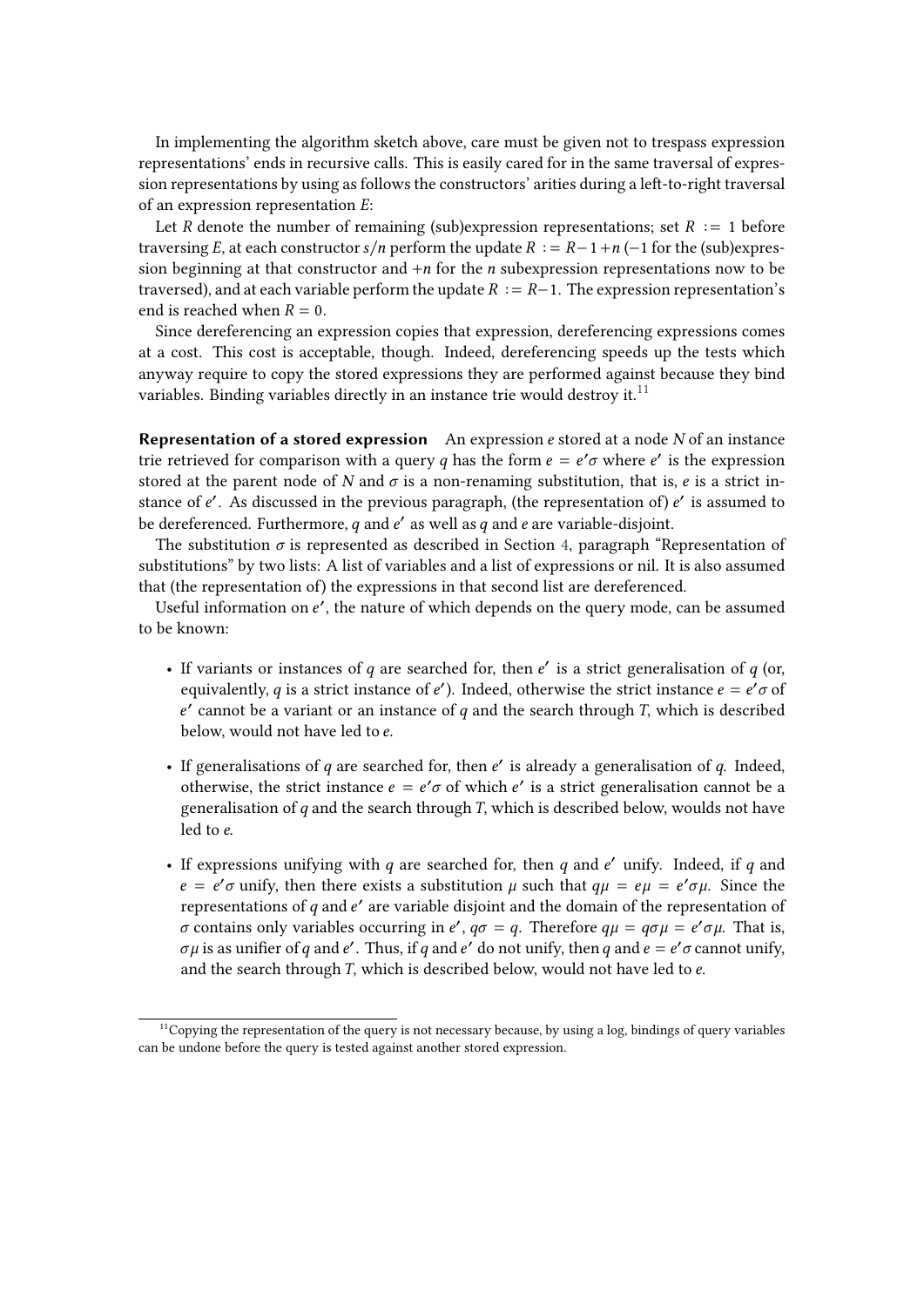**Retrieval** Both a query q and an expression e stored in an instance tree at a node N tested as a possible answer to  $q$  are available as strict instances of the expression  $e'$  stored at the parent node of N. Indeed, by definition of an instance trie,  $e$  is stored in that form, and during the instance tree traversal  $q$  has been recognised as a strict instance of  $e'$  for otherwise,  $q$  and  $e$ would not be compared.

Assume that  $q = e' \sigma_q$  and  $e = e' \sigma_e$  and recall that each of the representations of  $\sigma_q$  and  $\sigma_e$ is a list consisting of  $n$  dereferenced expression representation, where  $n$  is the number of nil variables in the representation of  $e'$ . The matching problems of  $q$  in  $e$  and of  $e$  in  $q$  therefore reduce to matching problems of these two lists:

- If the expressions in the list representing  $\sigma_q$  and  $\sigma_e$  are pairwise variant of each other, then  $q$  and  $e$  are variant of each other.
- If every expression in the list representing  $\sigma_q$  is an instance of its counterpart in the list representing  $\sigma_e$ , then  $q$  is an instance of  $e$ , and if furthermore at least one of these expressions is a strict instance of its counterpart, then  $q$  is a strict instance of  $e$ .
- If every expression in the list representing  $\sigma_q$  is a generalisation of its counterpart in the list representing  $\sigma_e$ , then  $q$  is a generalisation of  $e$ , and if furthermore at least one of these expressions is a strict generalisation of its counterpart, then  $q$  is a strict generalisation of .
- If the lists representing  $\sigma_q$  and  $\sigma_e$  unify, then q and e unify.

**Versatile unification algorithm** Instance tries make use of a unification algorithm which determines in a single left-to-right traversal of dereferenced expression representations  $R_1$  and  $R_2$  whether the represented expressions  $e_1$  respectively  $e_2$  are variants of each other, or  $e_1$  is a strict instance of  $e_2$ , or  $e_1$  is a strict generalisation of  $e_2$ , or none of this hold but  $e_1$  and  $e_2$  are unifiable, or finally  $e_1$  and  $e_2$  are not unifiable. This algorithm is called "versatile" because it is both a matching and a unification algorithm and because it further qualifies how matching expressions do match.

This unification algorithm exploits the afore-mentioned representation of expressions in an instance trie for avoiding unnecessary occurs-checks in some cases:

- on some offset variables under certain conditions
- as long as the left-to-right expression traversal is still in a matching mode (that is, one of variant, strict instance, or strict generalisation)

A description of this unification algorithm is beyond the scope of this paper and is given in [\[32\]](#page-15-14).

**Traversal** A left-to-right depth-first traversal of an instance trie is, like for any tree structure, the algorithm of choice, because it has a simple recursive definition and minimizes the space complexity. All query modes but the query mode Unification affect that traversal: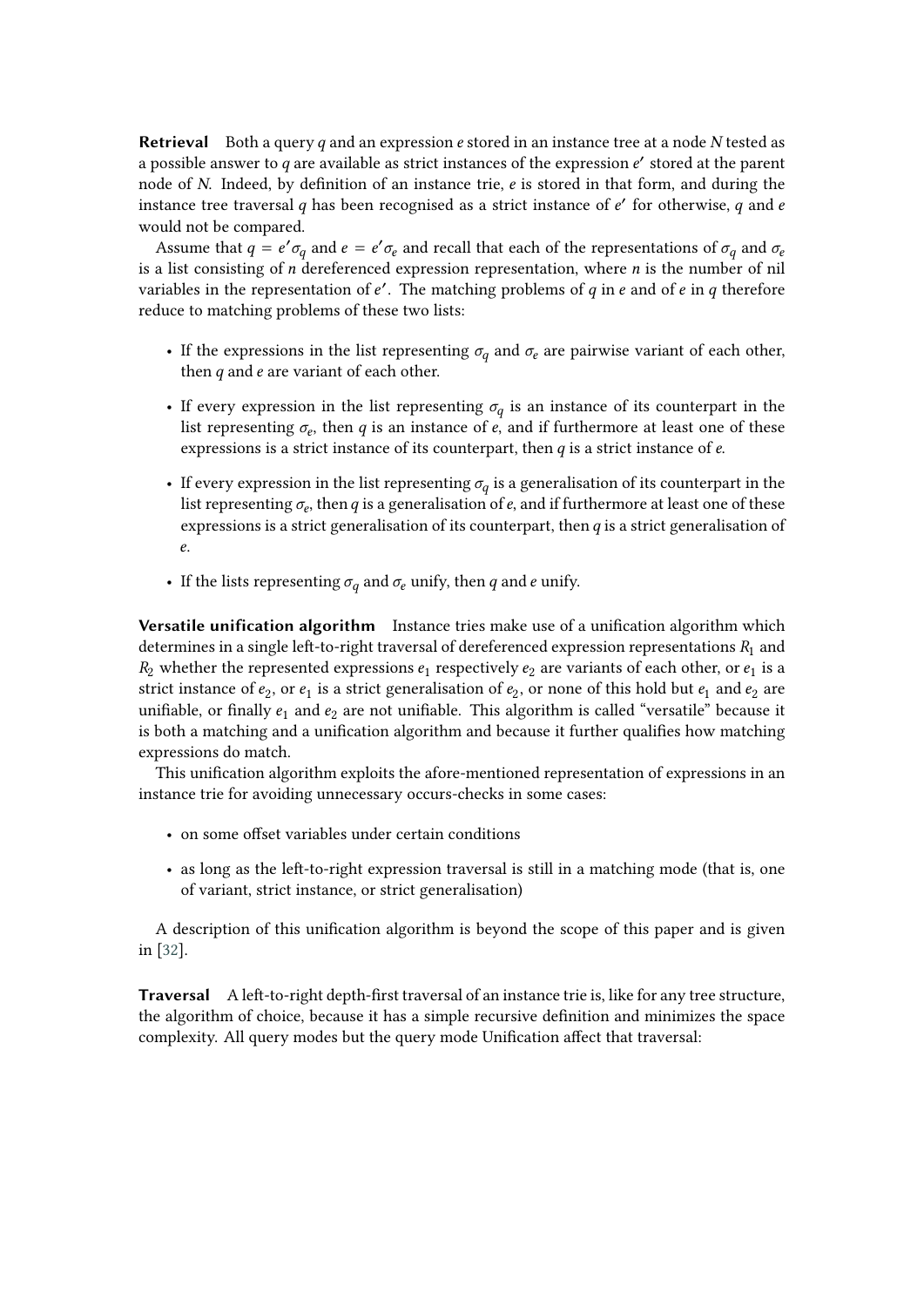- Variant: The traversal can be interrupted as soon as an answer is found because an instance tree does not contain distinct variant expressions.
- Instance: Subtrees rooted at instances of the query do not have to be traversed because all expressions they store necessarily are answers to the query.
- Generalisation: In a depth-first traversal of an instance tree, the first expression g found which generalises  $q$  and no children of which also generalise  $q$  determines the answers to  $q$ : Their set consists of  $g$  and its ancestors (except the instance trie's root). The subtree rooted at such a node g is not traversed.

**Insertion and deletion** The insertion of an expression  $e$  in an instance trie  $T$  is realised by first searching with the matching algorithm mentioned above for a strict generalisation  $g$  of  $e$  in T, which is always found because the root of an instance trie is a strict generalisation of every expression, second checking whether a child of  $g$  is a instance of  $e$ . If a child of  $g$  is a variant of  $e$ , then nothing is done. If a child of  $g$  is a strict instance of  $e$ , then  $e$  is inserted between  $g$  and  $e$  (what requires no more than updating two pointers). Otherwise,  $e$  is inserted in the instance trie as an as a new child of g.

In order to maintain tree invariants (instances of an expression are always inserted below their first generalization in a tree), children of  $g$  to the right of  $e$  need to be searched for instances of  $e$  and inserted below  $e$  recursively.

The deletion of an expression  $e$  from an instance trie  $T$  is realised by searching with the matching algorithm mentioned above for a variant of  $e$  in  $T$ . If such a variant is found at a node  $N$ , then this node  $N$  is deleted (what requires no more than updating a pointer) and, after this deletion, each expression stored at children node of  $N$  is inserted in the subtree rooted at the node  $P$  which, before the deletion, was the parent node of  $N$ . Otherwise nothing is done.

# <span id="page-13-0"></span>**6. Conclusion**

This article has introduced the data structure Instance Trie salient properties of which are:

- Stability: Instance tries are stable in the sense that their structures are independent of the order in which they are filled or updated.
- Versatility: Instance tries are versatile in the sense that they are well-suited to the retrieval of stored expressions in four query, or retrieval, modes: Variants, instances, generalisations and unification of expressions.
- Incrementality: Instance tries' storage based on the instance relationship gives rise to an incremental expression retrieval.

The companion article [\[32\]](#page-15-14) gives more details on the versatile unification algorithm mentioned in Section [5.](#page-10-0) Further work will be devoted to analytical and empirical evaluations of instance tries and to deploying instance tries in a run-time system for tabled logic programming supporting meta-programming.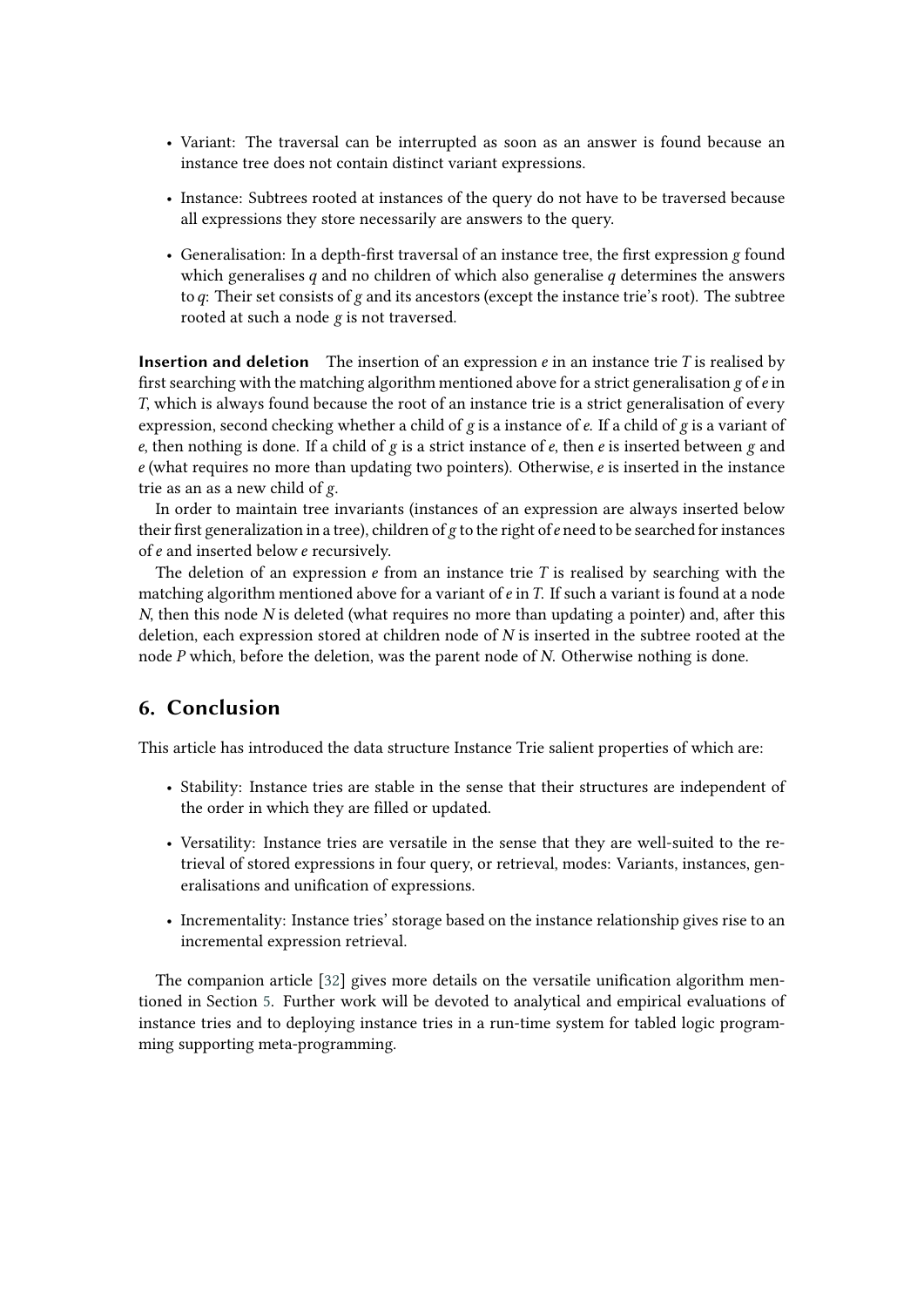## **References**

- <span id="page-14-0"></span>[1] J. A. Robinson, A. Voronkov (Eds.), Handbook of Automated Reasoning, volume 1, MIT Press, 2001.
- <span id="page-14-1"></span>[2] F. Bry, In praise of impredicativity: A contribution to the formalisation of metaprogramming, Theory and Practice of Logic Programming 20 (2020) 99–146. URL: [http://arxiv.org/abs/1807.06051.](http://arxiv.org/abs/1807.06051)
- <span id="page-14-2"></span>[3] H. Tamaki, T. Sato, OLD resolution with tabulation, in: E. Shapiro (Ed.), Proceedings of the Third International Conference on Logic Programming (ICLP), volume 225 of *LNCS*, Springer, 1986, pp. 84–98.
- <span id="page-14-3"></span>[4] E. Johnson, C. R. Ramakrishnan, I. V. Ramakrishnan, P. Rao, A space efficient engine for subsumption-based tabled evaluation of logic programs, in: A. M. A., T. Sato (Eds.), Functional and Logic Programming – Proceedings of the International Symposium on Functional and Logic Programming (FLOPS), number 1722 in LNCS, Springer, 1999, pp. 184–299.
- <span id="page-14-4"></span>[5] I. V. Ramakrishnan, P. Rao, K. Sagonas, T. Swift, D. S. Warren, Efficient Tabling Mechanisms for Logic Programs, Technical Report, Department of Computer Science, State University of New York at Stony Brook, 1999.
- <span id="page-14-5"></span>[6] F. M. F. Cruz, Call Subsumption Mechanism for Tabled Logic Programs, Ph.D. thesis, Departamento de Engenharia Informática, Faculdade de Engenharia da Universidade do Porto, Portugal, 2010.
- <span id="page-14-6"></span>[7] P. Graf, Substitution tree indexing, in: Proceedings of the International Conference on Rewriting Techniques and Applications (RTA), number 914 in LNCS, Springer, 1995, pp. 117–131.
- <span id="page-14-7"></span>[8] P. Graf, Term Indexing, volume 1053 of *LNCS*, Springer, 1996.
- <span id="page-14-8"></span>[9] R. Sekar, I. V. Ramakrishnan, A. Voronkov, Handbook of Automated Reasoning, volume 2, MIT Press, 2001, pp. 1853–1964.
- <span id="page-14-9"></span>[10] R. Nieuwenhuis, T. Hillenbrand, A. Riazanov, A. Voronkov, On the evaluation of indexing techniques for theorem proving, in: R. Gore, A. Leitsch, T. Nipkow (Eds.), Proceedings of the International Joint Conference on Automated Reasoning (IJCAR), number 2083 in LNCS, Springer, 2001, pp. 257–271.
- <span id="page-14-10"></span>[11] R. de la Briandais, File searching using variable length keys, in: Proceedings of the Western Joint Computer Conference, 1959, pp. 295–298.
- <span id="page-14-11"></span>[12] E. Fredkin, Trie memory, Communications of the ACM 3 (1960) 490–499.
- <span id="page-14-12"></span>[13] M. E. Stickel, The Path-Indexing Method For Indexing Terms, Technical Note 473, SRI International, Menlo Park, California, USA, 1989.
- <span id="page-14-13"></span>[14] R. Letz, J. Schumann, S. Bayerl, W. Bibel, SETHEO: A high-performance theorem prover, Journal of Automated Reasoning 8 (1992) 183–212.
- <span id="page-14-14"></span>[15] P. Graf, Extended path-indexing, in: Proceedings of the 2th Conference on Automated Deduction (CADE), number 814 in LNAI, Springer, 1994, pp. 514–528.
- <span id="page-14-15"></span>[16] W. McCune, An indexing method for finding more general formulas, Association for Automated Reasoning Newsletter 1 (1988) 7–8.
- <span id="page-14-16"></span>[17] W. McCune, Experiments with discrimination-tree indexing and path-indexing for term retrieval, Journal of Automated Reasoning 9 (1992) 147–167.